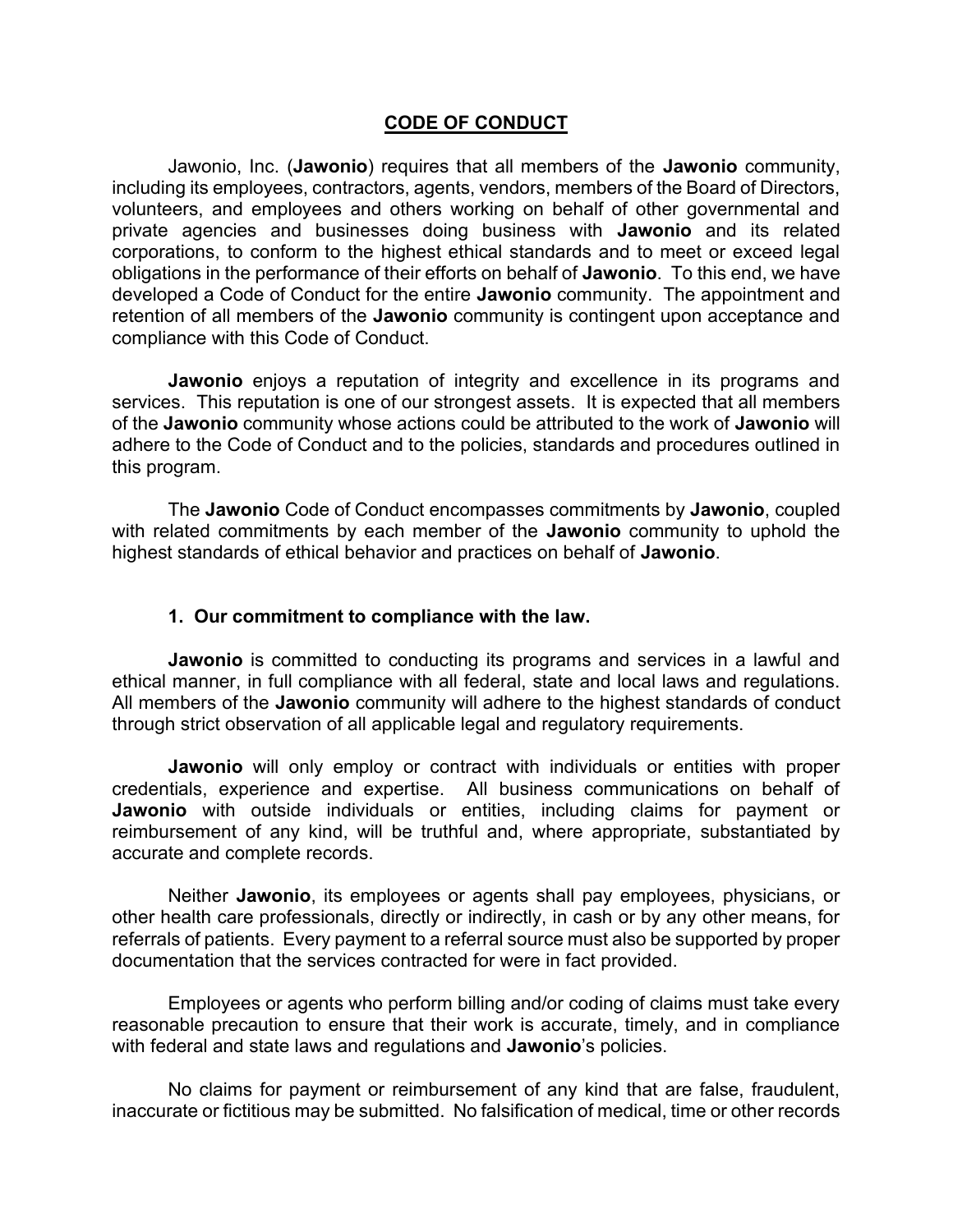that are used for the basis of submitting claims will be tolerated.

**Jawonio** will bill only for services rendered and which are fully documented in patients' medical records/consumer's chart. If the services must be coded, then only billing codes that accurately describe the services provided will be used.

**Jawonio** shall act promptly to investigate and correct the problem if errors in claims that have been submitted are discovered.

# **2. Our commitment to ethical behavior.**

**Jawonio** is committed to ethical business dealings. All members of the **Jawonio** community will adhere to the highest ethical standards of behavior while performing **Jawonio** business, including preparing and maintaining accurate and complete records, and truthful communications with other members of the **Jawonio** community, and with government and private agencies and individuals doing business with **Jawonio**.

**Jawonio** seeks positive relationships with government programs and third-party payers. Positive relationships require ongoing communication about patient progress and billing.

Employees or agents shall not use or reveal any confidential information concerning **Jawonio** or use, for personal gain, confidential information obtained as an employee or agent of **Jawonio**.

No employee or agent should subordinate his or her professional standards, judgment or objectivity to any individual. If significant differences of opinion in professional judgment occur, then they should be referred to management for resolution.

Employees and agents should be honest and forthright in any representations made to patients, vendors, payers, other employees or agents, and the community.

All reports or other information required to be provided to any federal, state or local government agency shall be accurate, legible, complete, and filed on time.

Employees and agents must perform their duties in a way that promotes the public's trust in **Jawonio**.

Employees and agents shall be honest in doing their jobs.

## **3. Our commitment to continuous training and improvement.**

**Jawonio** is committed to the professional development of the entire **Jawonio** community. All members of the **Jawonio** community will have access to all applicable laws, rules, regulations policies and procedures necessary for them to perform on behalf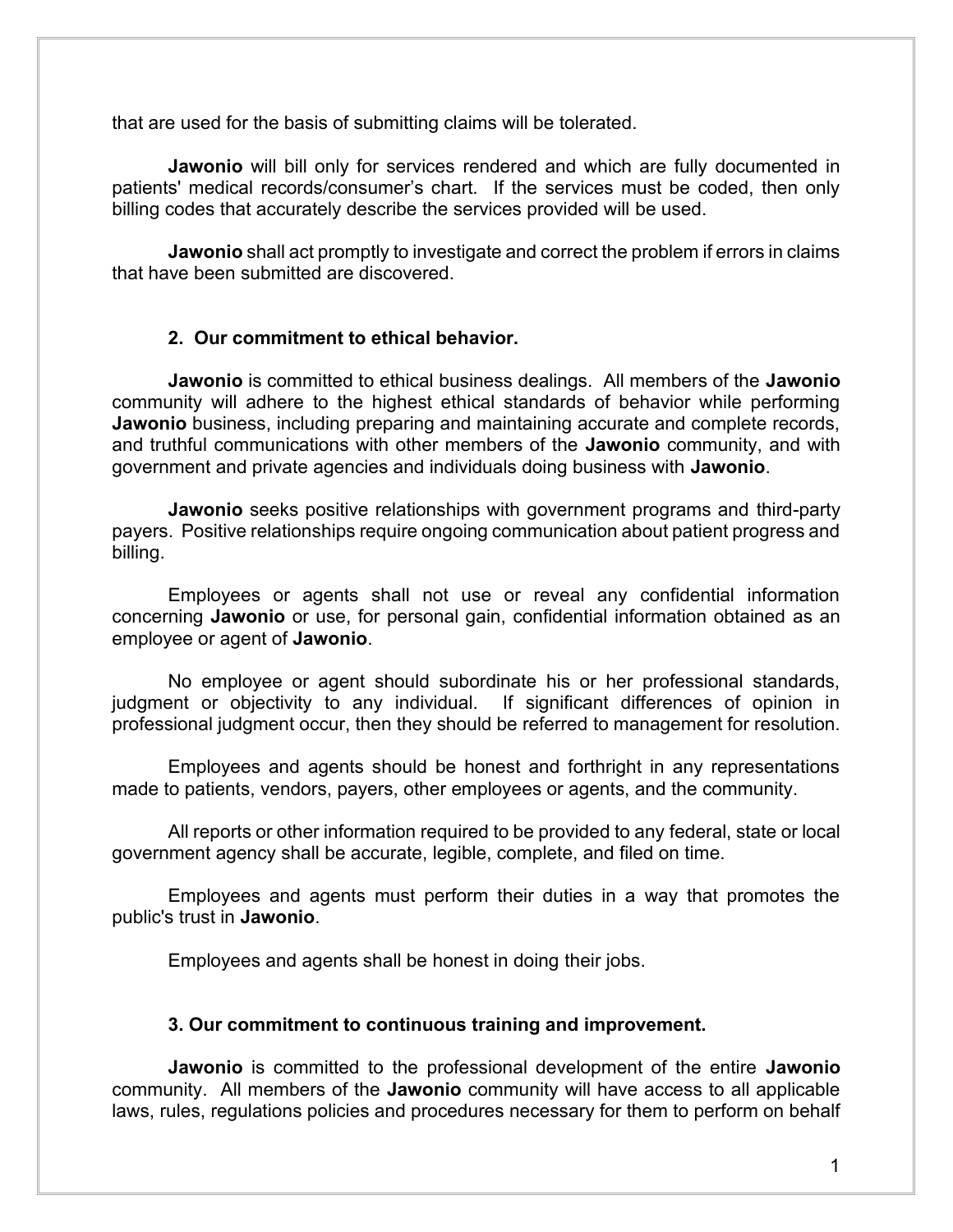of **Jawonio**, and will be regularly trained on those laws, rules, regulations, policies and procedures, as well as this Corporate Compliance Program.

### **4. Our commitment to continuous monitoring and enforcement.**

**Jawonio** is committed to full and ongoing enforcement of this Code of Conduct and of the standards contained in the corporate compliance program. As a condition of employment or appointment, all members of the **Jawonio** community are expected to rigorously comply with all applicable laws, rules, regulations policies and procedures.

All members of the **Jawonio** community will report suspected violations of these standards of conduct to their supervisor, an appropriate departmental head, an appropriate staff member of the Human Resources Department or to the Corporate Compliance Committee. **Jawonio** assures the entire **Jawonio** community that reports of suspected violations may be made without fear of reprisal, retaliation or intimidation, and that confidentiality will be protected within the limits of the law.

All reports of suspected violations will be fairly, thoroughly and promptly investigated by appropriate individuals, and will be promptly resolved.

### **5. Our commitment to our ethical obligations, mission and purposes free of conflicts of interest.**

**Jawonio** is committed to clarity of our mission and purposes, free of any appearance of conflict or impropriety. **Jawonio** itself will not pursue any business opportunity or take any other action that will require it to engage in illegal or unethical behavior or is reasonably likely to fall outside of **Jawonio**'s mission, purposes or powers.

In all their activities on behalf of **Jawonio**, all members of the **Jawonio** community will act in a manner consistent with the agency's mission, purposes, powers, and consistent with the agency's reputation for integrity and excellence. Each member of the **Jawonio** community will ensure that no activity takes place that in any way jeopardizes the tax exemption, licenses, or governmental authorizations of **Jawonio**.

All members of the **Jawonio** community will accomplish their business on behalf of **Jawonio** without engaging in any business, professional or personal activity that would create a conflict of interest, or an appearance of a conflict of interest, without appropriate disclosure and advance approval by the Board of Directors and CEO or their/his/her designee.

Placing business with any firm in which there is a family relationship may constitute a conflict of interest. Advance disclosure and approval are required in such a situation.

Employees and agents should not become involved, directly or indirectly, in outside commercial activities that could improperly influence their actions. For example,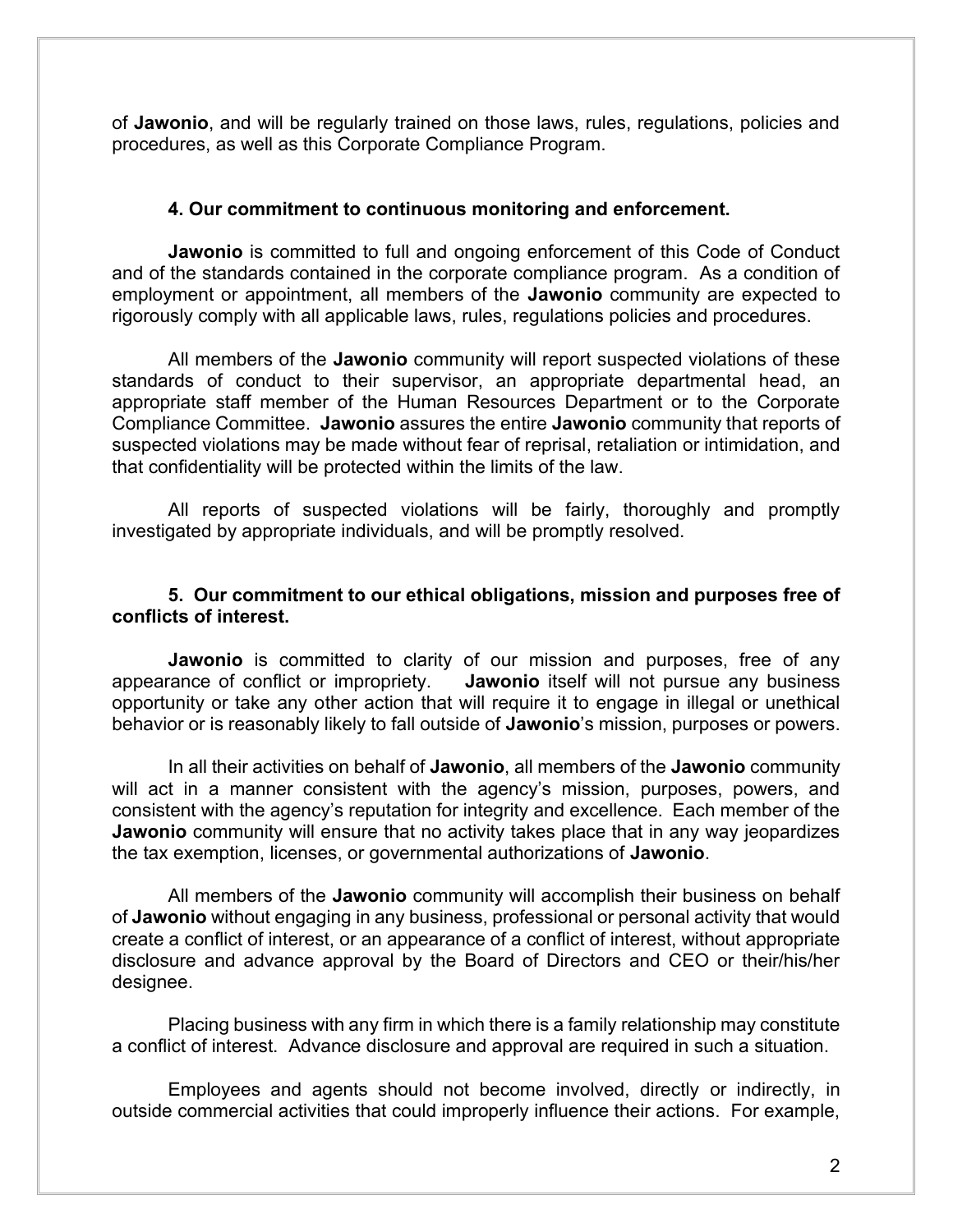an employee or agent should not be an officer, director, manager or consultant of a potential competitor, customer, or supplier of **Jawonio** without first disclosing that relationship to the Board of Directors, and CEO or their/his/her designee.

Employees and agents should not accept or provide benefits that could be seen as creating conflict between their personal interests and **Jawonio**'s legitimate business interests.

Employees and agents should report any potential conflicts of interest concerning themselves, co-workers or family members to the Board of Directors, and CEO or their/his/her designee.

Program and other staff should not have direct contact with vendors unless their input is required in the process of determining choice of vendors. **Jawonio** will notify vendors and employees of this policy.

Please refer to the Rules Relating to Gifts, and Conflict of Interest Policy, which appear on the following pages.

#### **6. Our commitment to respecting property rights.**

**Jawonio** is committed to respecting the property rights of all those with which we do business, including individuals and outside businesses. In their actions on behalf of **Jawonio**, all members of the **Jawonio** community will act in a manner consistent with this respect of the property of others.

Each member of the **Jawonio** community will ensure that all applicable laws, standards and policies regarding the confidentiality of agency records are upheld.

Each member of the **Jawonio** community will ensure that all private information owned by others, but in the custody and possession of **Jawonio**, be held in confidence and not utilized outside of the use contemplated by the owner of the information without the express permission of the owner. This includes prohibition against unauthorized use and / or copying of computer software not contained in the license granted to **Jawonio**, and installation of unauthorized software on agency computers. Employees shall take all reasonable steps to protect computer systems and software from unauthorized access or intrusion.

All employees and agents are personally responsible and accountable for the proper expenditure of **Jawonio**'s funds and for the proper use of company property.

All employees and agents must obtain authorization prior to committing or spending **Jawonio**'s funds.

Employees and agents may not use **Jawonio**'s or a patient's/consumer's